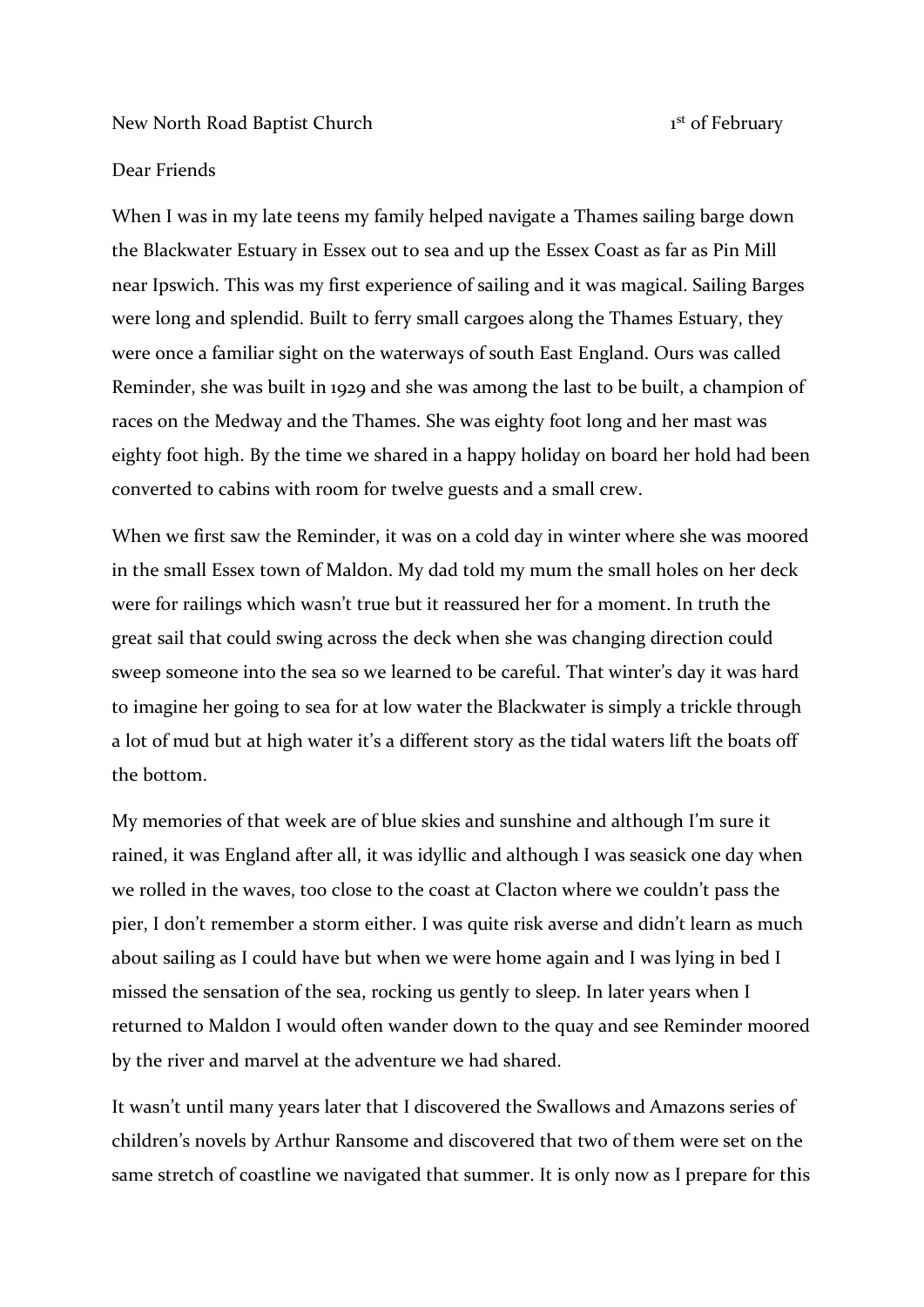Sunday's preaching about Jonah and the Whale that I am recognising how much of our scriptures are about the sea. Of course, many people in the bible had no experience of being on the sea but Jesus called at least four fishermen to be disciples and used one of their boats as a platform for preaching. In the book of Acts there is a remarkable account of a series of storms and bad weather in the Mediterranean which led to a shipwreck on the coast of Malta. Acts 28. I want to focus on the words of a Psalm, Psalm 107 which captures the movement of a sea you can almost feel as you read it.

Some went out on the sea in ships;

they were merchants on the mighty waters.

They saw the works of the LORD,

his wonderful deeds in the deep.

For he spoke and stirred up a tempest

that lifted high the waves.

They mounted up to the heavens and went down to the depths;

in their peril their courage melted away.

They reeled and staggered like drunkards;

they were at their wits' end.

Then they cried out to the LORD in their trouble,

and he brought them out of their distress.

He stilled the storm to a whisper;

the waves of the sea<sup>[\[a\]](https://www.biblegateway.com/passage/?search=Psalm%20107:23-32&version=NIV#fen-NIV-15729a)</sup> were hushed.

They were glad when it grew calm,

and he guided them to their desired haven.

Let them give thanks to the LORD for his unfailing love

and his wonderful deeds for mankind.

Let them exalt him in the assembly of the people

and praise him in the council of the elders.

As a young man I often used to listen to Radio four late at night when the station played a tune called 'Sailing by' before it closed for the night, a tune which seemed to capture the magical movements of the sea. I also listened to the Shipping forecast with